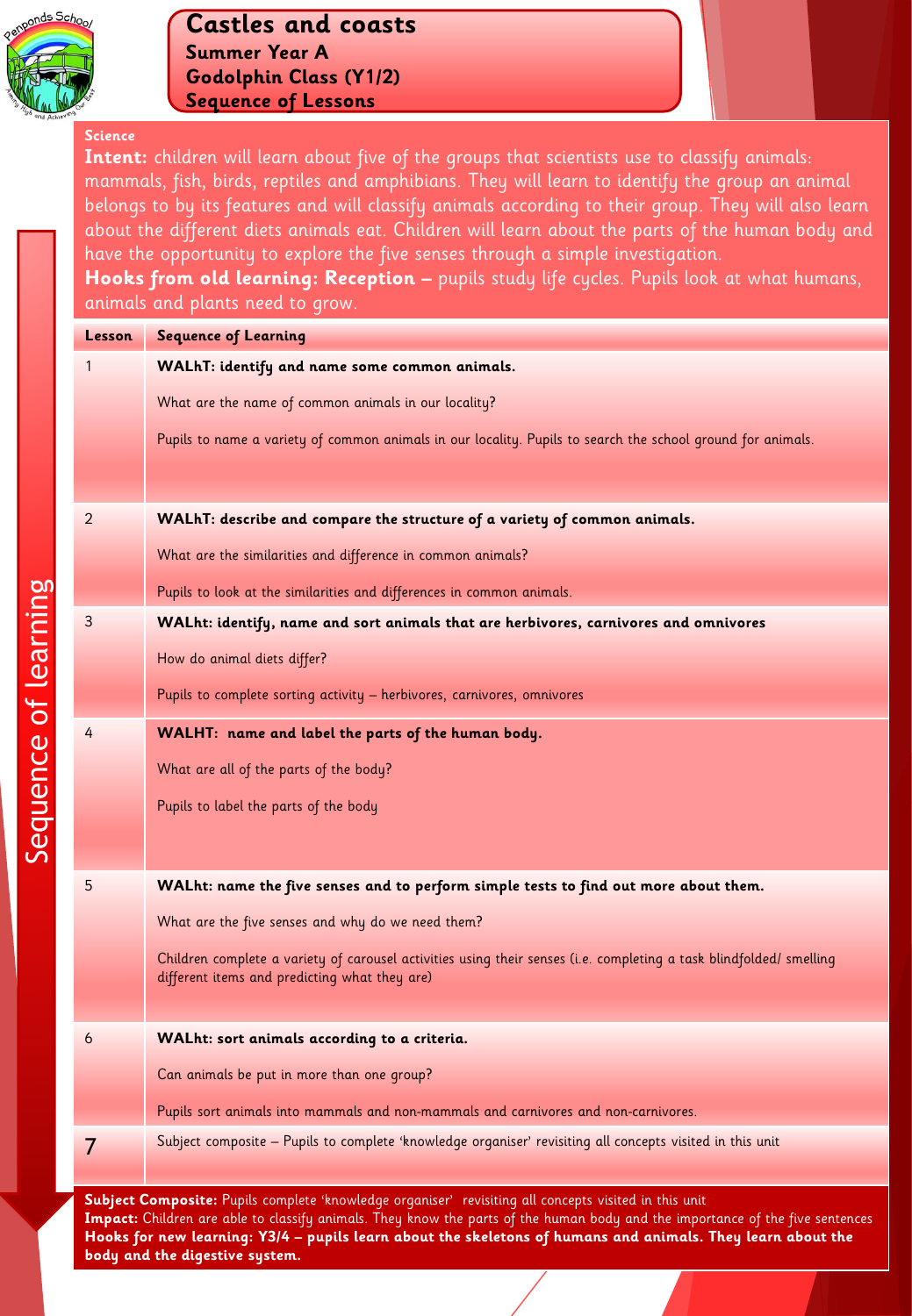

#### **Geography**

**Intent: To know the countries, capital cities and seas of UK and the geographical features of the seaside, both human and physical.**

**Hooks from old learning: Reception – study of local environment. Pupils learn that there are beaches and mines in Cornwall.** 

| Lesson                                                                                                                                                             | <b>Sequence of Learning</b>                                                                                                                                                                                                                                                           |
|--------------------------------------------------------------------------------------------------------------------------------------------------------------------|---------------------------------------------------------------------------------------------------------------------------------------------------------------------------------------------------------------------------------------------------------------------------------------|
| 1                                                                                                                                                                  | WALHT: name, locate and identify characteristics of the four countries and capital cities of the<br><b>United Kingdom</b><br>What are the countries in the UK and their capital cities?<br>Pupils to learn the four countries and cities using actions/dance. Pupils to record on map |
| $\overline{2}$                                                                                                                                                     | <b>WALHT: name and locate the seas surrounding the United Kingdom</b><br>Which seas surround the united Kingdom?<br>Outdoor game where pupils have to run the correct 'sea'. Pupils to then record the different Seas on a map.                                                       |
| 3                                                                                                                                                                  | WALHT: use some key vocabulary to describe features of the environment. (e.g. town, coast)<br>Town or coast? Where does it belong?<br>Sorting features into 'town or coast'                                                                                                           |
| 4                                                                                                                                                                  | WALHT: research a beach in our local area<br>Where are our seasides?<br>Pupils to research a beach in Cornwall and record their findings (use of IPADS)                                                                                                                               |
| 5                                                                                                                                                                  | WALHT: use key words to describe seaside locations.<br>What are the key features of the seaside?<br>Pupils label the features of the seaside on a photograph                                                                                                                          |
| 6                                                                                                                                                                  | WALHT: understand what seaside holidays and resorts were like in the past and how they are<br>today.<br>What were holiday resorts like then and now?<br>Sorting seaside pictures into 'now and then'                                                                                  |
| ${\sf Subject \; Compute}$ . Pupils visit the beach and on return to describe the seaside location using key<br>vocabulary (in literacy lesson through a recount). |                                                                                                                                                                                                                                                                                       |

Impact: Pupils know the countries, capital cities and seas of the UK. They know the geographical features of the seaside.

**Hooks for new learning: Y3/4 pupils l**ook at maps of Europe and Britain to explore how the Roman Empire develope**d.** (Y5/6): Groovy Greeks—looking at maps of Europe, WW2— looking at Europe, Vicious Vikings— migration, Europe focus, Victorians—growth of cities, trade

**\*Continued on next page**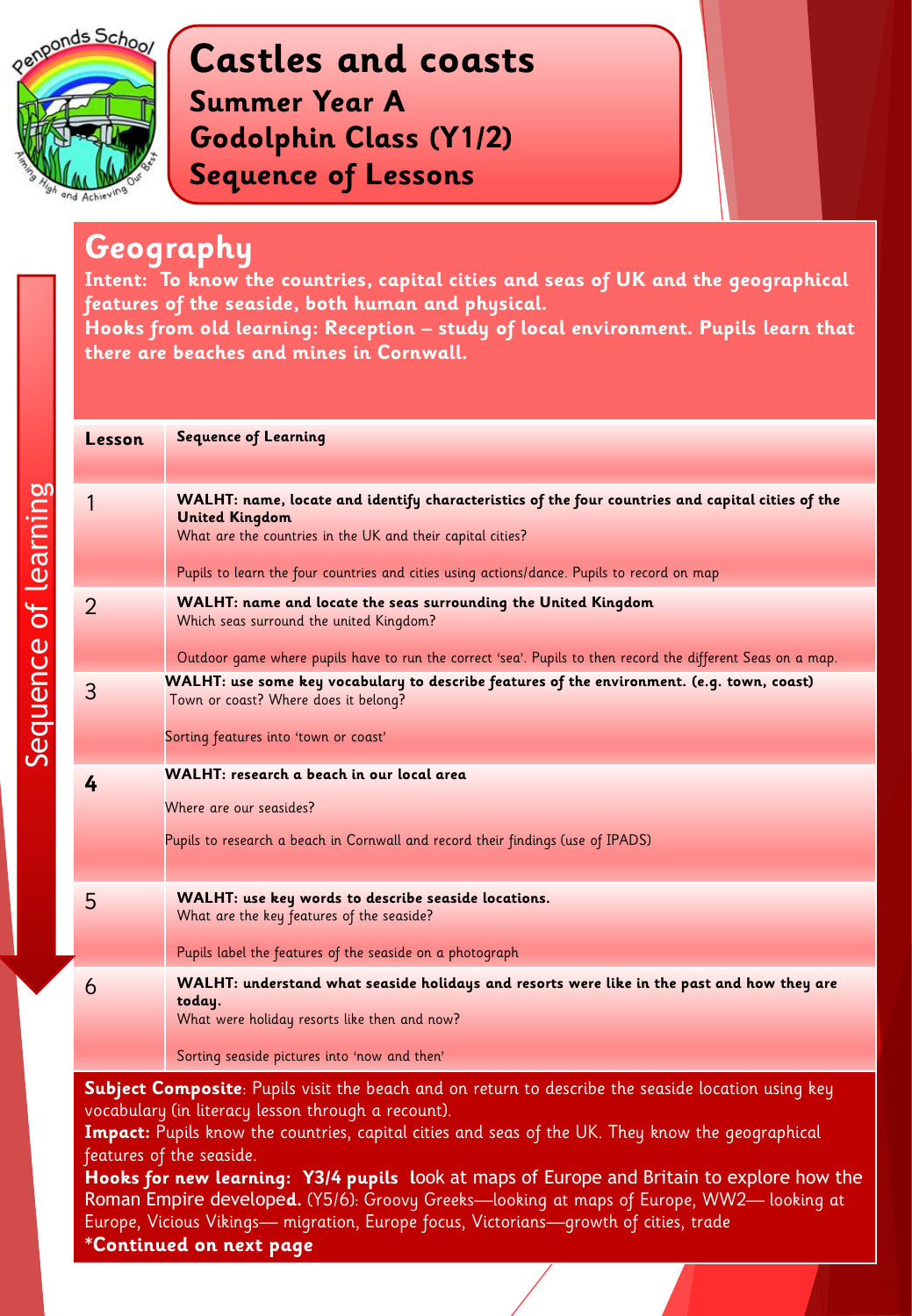

#### **Geography**

**Intent: To know the countries, capital cities and seas of UK and the geographical features of the seaside, both human and physical.**

**Hooks from old learning: Reception – study of local environment. Pupils learn that there are beaches and mines in Cornwall.** 

| Lesson | <b>Sequence of Learning</b>                                                                    |
|--------|------------------------------------------------------------------------------------------------|
| 7      | WALHT:explore the town of St Ives and distinguish between 'natural and man-made'               |
|        | Natural or man-made?                                                                           |
|        | Look at items which could be found at St Ives and decide if they are natural or man-made       |
| 8      | WALHT: plan a route for a tour around St. Ives using a map and compass directions.             |
|        | How do I travel around St Ives?                                                                |
|        | Pupils use directional language to explain how to get to a 'place of interest' in St Ives.     |
| q      | WALHT: write a recount of our local beach trip (using key vocabulary and directional language) |
|        | Cross curricula - to complete task during Literacy lesson                                      |
|        |                                                                                                |
|        |                                                                                                |
| 5      |                                                                                                |
|        |                                                                                                |
| 6      |                                                                                                |
|        |                                                                                                |

**Subject Composite**: Pupils visit the beach and on return to describe the seaside location using key vocabulary (in literacy lesson through a recount). **Impact:** Pupils know the countries, capital cities and seas of the UK. They know the geographical features of the seaside.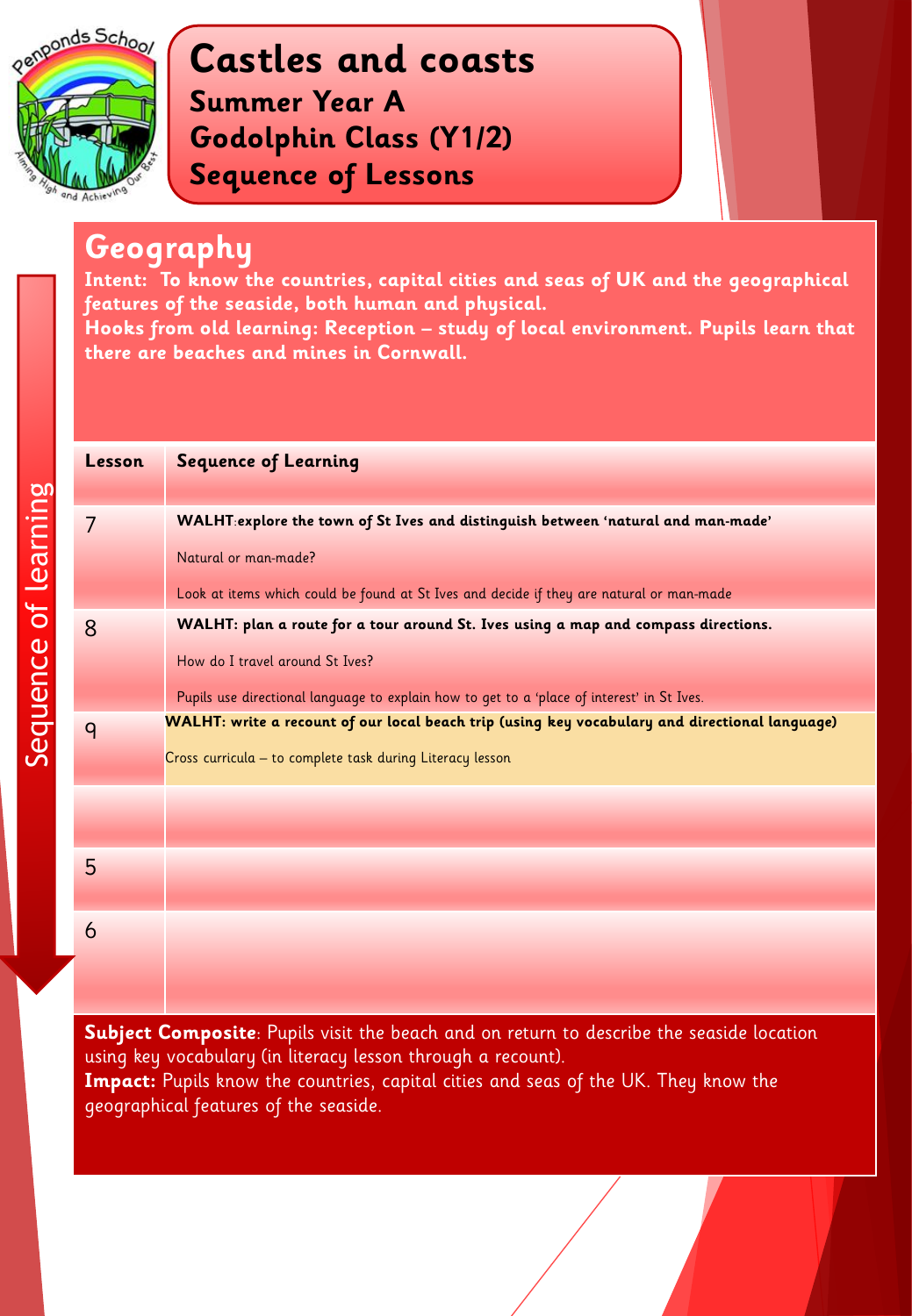

#### **History**

**Intent: To know what a castle is and what they were used for. To know how castles changed over time. Pupils will also have an understanding of how artefacts in a castle are different/ similar to items we use today. Hooks from old learning: Reception – look at transport now and, in the past,**

| Lesson                                                                                                                                                                                                                | <b>Sequence of Learning</b>                                                                                                                                                                                          |
|-----------------------------------------------------------------------------------------------------------------------------------------------------------------------------------------------------------------------|----------------------------------------------------------------------------------------------------------------------------------------------------------------------------------------------------------------------|
| 1                                                                                                                                                                                                                     | Hook lesson – Pupils create 'sand art' of a castle. Children use sand and glue in a castle template–<br>linking together the topic of 'castles and coasts                                                            |
|                                                                                                                                                                                                                       | Pupils to record on post-it notes what they 'already know' about castles and what they would like to 'find out'.                                                                                                     |
|                                                                                                                                                                                                                       |                                                                                                                                                                                                                      |
| $\overline{2}$                                                                                                                                                                                                        | WALhT: know what a castle is and label it's parts                                                                                                                                                                    |
|                                                                                                                                                                                                                       | What is a castle?                                                                                                                                                                                                    |
|                                                                                                                                                                                                                       | Pupils to label the parts of a castle                                                                                                                                                                                |
| 3                                                                                                                                                                                                                     | WALhT: observe how castles changed over time                                                                                                                                                                         |
|                                                                                                                                                                                                                       | How have castles changed over time?                                                                                                                                                                                  |
|                                                                                                                                                                                                                       | Pupils to put castles in order (timeline) depending on the dates they were built and look at the similarities and<br>differences.                                                                                    |
| 4                                                                                                                                                                                                                     | WALht: find about the jobs that people had in the past (in the castle)                                                                                                                                               |
|                                                                                                                                                                                                                       | What jobs did people have in the castle?                                                                                                                                                                             |
|                                                                                                                                                                                                                       | Pupils fill out job application for their chosen job in the castle                                                                                                                                                   |
|                                                                                                                                                                                                                       |                                                                                                                                                                                                                      |
| 5                                                                                                                                                                                                                     | WALht: research a local castle (Pendennis)                                                                                                                                                                           |
|                                                                                                                                                                                                                       | Why is the castle built by the sea?                                                                                                                                                                                  |
|                                                                                                                                                                                                                       | Pupils to research why the castle was built and why it is by the sea                                                                                                                                                 |
|                                                                                                                                                                                                                       |                                                                                                                                                                                                                      |
| 6                                                                                                                                                                                                                     | WALht: describe an artefact which would be found in a castle                                                                                                                                                         |
|                                                                                                                                                                                                                       | What is it and why is it in a castle?                                                                                                                                                                                |
|                                                                                                                                                                                                                       | Pupils look at a range of artefacts which may be found in a castle and predict and find out what it is used for<br>(hands-on activity). Pupils suggest how the artefacts are similar/ different to what we use today |
| Subject Composite: Pupils visit Pendennis castle and write a recount of their trip in literacy<br>Impact: Pupils know what a castle is and why they were built. Pupils are aware of how castles changes over<br>time. |                                                                                                                                                                                                                      |

**Hooks for new learning: Y3/4 topic invader and settlerz – pupils learn how** Romans and Anglo-Saxons changed Britain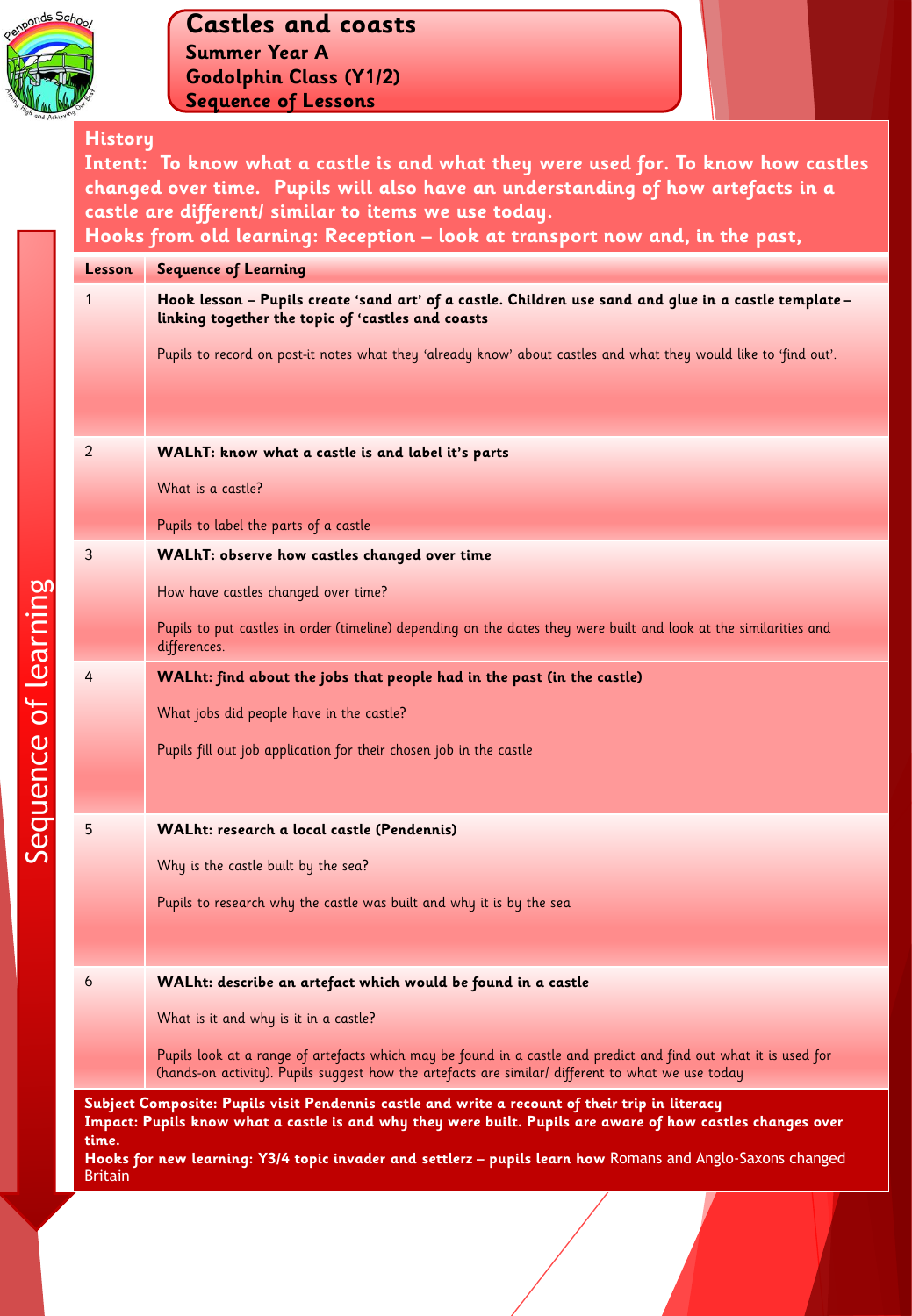

#### **Art and Design**

**Intent**: To create a sculpture of an 'abstract family' Hooks from old learning: (YR) pupils complete daily 'dough disco' manipulating dough. Pupils create abstract seascape art.

| Lesso<br>n  | <b>Sequence of Learning</b>                                                                                                                                                                                                         |
|-------------|-------------------------------------------------------------------------------------------------------------------------------------------------------------------------------------------------------------------------------------|
| 1           | WALHT: research and find out about the work of Barbara Hepworth                                                                                                                                                                     |
|             | What do I know about Barbara Hepworth and what techniques does she use?                                                                                                                                                             |
|             | Pupils to carry out research about Barbara Hepworth (biography) and look at examples of her work.                                                                                                                                   |
| 2           | WALHT: to design and sketch your own 'abstract family'                                                                                                                                                                              |
|             | Can I create my own design using sketching?                                                                                                                                                                                         |
|             | Pupils to sketch pictures of their own 'abstract people' ensuring that they are simple so that they can be<br>recreated in sculpture form                                                                                           |
| 3           | WALHT: manipulate playdough to create your 'abstract people'                                                                                                                                                                        |
|             | How can I manipulate playdough to create a sculpture?<br>Pupils create their own abstract people using playdough, using their sketch to guide them. Pupils to learn<br>techniques to create texture and pattern on their sculpture. |
| 4           | WALHT: use cardboard to make 'abstract people'                                                                                                                                                                                      |
|             | Can I use recycled materials to make 'abstract people'?                                                                                                                                                                             |
|             | Junk modelling sculpture of 'abstract family'                                                                                                                                                                                       |
|             |                                                                                                                                                                                                                                     |
| $5 + 6$     | WALHT: to make a sculpture of an abstract person (out of clay). To use tools to manipulate the<br>clay.                                                                                                                             |
|             | Can I use a range of techniques to make a sculpture out of clay?                                                                                                                                                                    |
|             | Pupils to use their hands and a range of tools to create their own sculpture out of clay.                                                                                                                                           |
| their work. | <b>Subject Composite:</b> Pupils to create a gallery in the hall for other pupils to visit and discuss                                                                                                                              |

**Impact:** Children are able to use a range of techniques to create a sculpture **Hooks for new learning:** Y3/4 Pupils create Anglo-saxon jewellery. create a sculpture of this using mod roc, wire and foil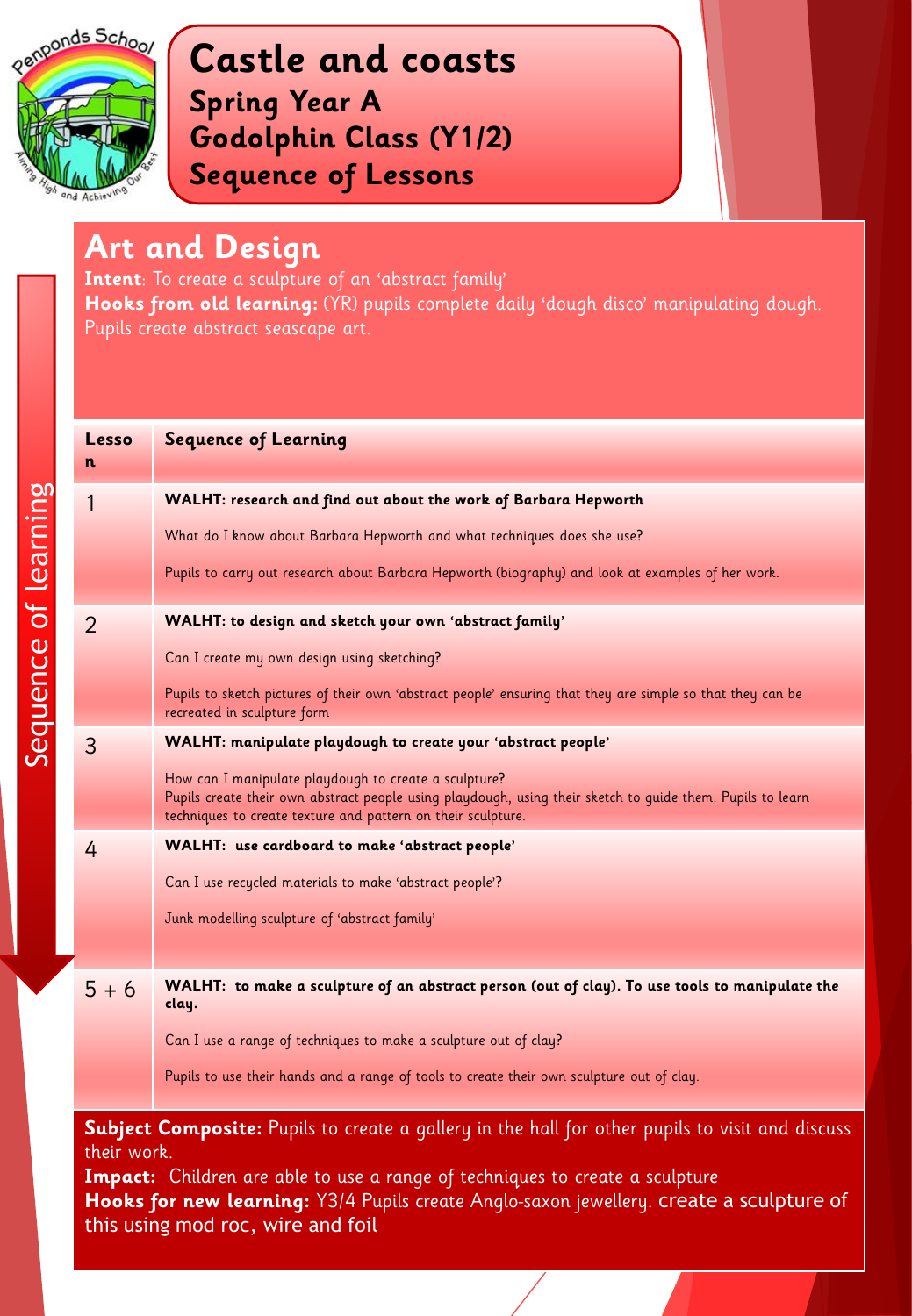

## **Design and Technology**

**Intent: Children design make and evaluate a mini banquet. To include menu and food.** 

**Hooks from old learning: Reception – Pupils learn about healthy diets through PE**

| Lesso<br>n                                                                                | <b>Sequence of Learning</b>                                                                                                           |
|-------------------------------------------------------------------------------------------|---------------------------------------------------------------------------------------------------------------------------------------|
| 1                                                                                         | WALHT: explore what a medieval banquet consisted of                                                                                   |
|                                                                                           | What food would they eat at a medieval banquet?                                                                                       |
|                                                                                           | Sorting food that people would/ would not eat at a medieval banquet                                                                   |
| 2                                                                                         | WALHT: create tea-stained paper for our banquet menu                                                                                  |
|                                                                                           | Which techniques can I use to make a piece of paper look old?                                                                         |
|                                                                                           | Pupils to create tea-stained paper in preparation for their menu                                                                      |
| 3                                                                                         | WALHT: create our own healthy and medieval banquet menu                                                                               |
|                                                                                           | Which food would be suitable for a medieval banquet?                                                                                  |
|                                                                                           | Sort food into healthy and unhealthy food. Create a menu for a medieval banquet which children will be<br>hoesting in their classroom |
| 4                                                                                         | WALHT: write a shopping list of healthy and varied food needed for our banquet                                                        |
|                                                                                           | What food do I need to buy for the banquet?                                                                                           |
|                                                                                           | Pupils write a shopping list of the food they will need for the banquet                                                               |
| 5                                                                                         | <b>WALHT: prepare the food for our banquet</b>                                                                                        |
|                                                                                           | Can I create the food from my banquet menu?                                                                                           |
|                                                                                           | Pupils to learn about food hygiene, pupils then to prepare the food and celebrate with a banquet                                      |
|                                                                                           |                                                                                                                                       |
| 6                                                                                         | <b>WALHT: evaluate how the banquet went?</b>                                                                                          |
|                                                                                           | Did the banquet go to plan? Would could be improved?                                                                                  |
|                                                                                           | Pupils evaluate how the banquet went and suggest ways that It could be improved.                                                      |
| Subject Composite: Pupils have a banquet in the class - testing the food from their menus |                                                                                                                                       |

**Impact:** Children understand the importance of healthy eating and are able to make and evaluate a healthy banquet **Hooks for new learning**: Y3/4 Pupils learn about healthy diets and nutrients in Science. Y5/6 Pupils make a healthy Greek Salad.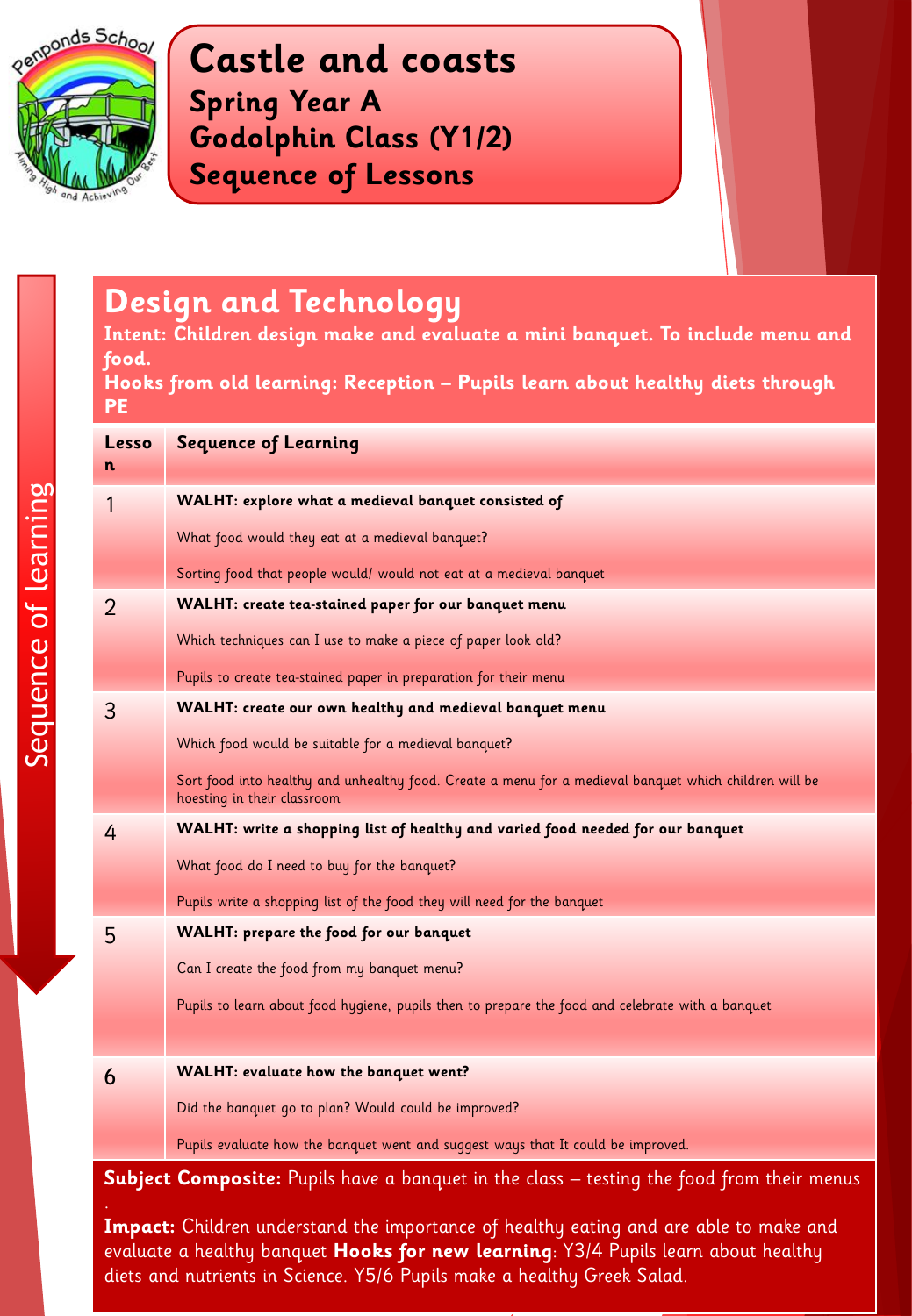

# **Computing**

**Intent: to create digital music** 

**Hooks from old learning: Reception – pupils learn about the pulse of music. Pupils become familiar with using IPADs to take photos/ draw pictures.**

| <b>Lesson</b>                                                                                                                                                    | <b>Sequence of Learning</b>                                                                                                                                                                                                                                                                                      |
|------------------------------------------------------------------------------------------------------------------------------------------------------------------|------------------------------------------------------------------------------------------------------------------------------------------------------------------------------------------------------------------------------------------------------------------------------------------------------------------|
|                                                                                                                                                                  | WALHT: say what I do and don't like about a piece of music<br>How does music makes us feel?                                                                                                                                                                                                                      |
|                                                                                                                                                                  | In this lesson learners will listen to and compare two pieces of music from The Planets by Gustav Holst. They will<br>then use a musical description word bank to describe how this music generates emotions, i.e. how it makes them<br>feel.                                                                    |
| 2                                                                                                                                                                | WALHT: identify that there are patterns in music<br>Can I identify the rhythms and patterns in music?                                                                                                                                                                                                            |
|                                                                                                                                                                  | In this lesson, learners will explore rhythm. They will create patterns and use those patterns as rhythms. They<br>will use untuned percussion instruments and computers to hear the different rhythm patterns that they create.                                                                                 |
| 3                                                                                                                                                                | WALHT: experiment with sound using a computer<br>How can I create sound on a computer?                                                                                                                                                                                                                           |
|                                                                                                                                                                  | During this lesson, learners will explore how music can be used in different ways to express emotions and to<br>trigger their imaginations. They will experiment with the pitch of notes to create their own piece of music, which<br>they will then associate with a physical object - in this case, an animal. |
| 4                                                                                                                                                                | <b>WALHT: use a computer to create a musical pattern</b><br>How do I create a musical pattern on the computer?                                                                                                                                                                                                   |
|                                                                                                                                                                  | In this lesson, learners will develop their understanding of music. They will use a computer to create and refine<br>musical patterns.                                                                                                                                                                           |
| 5                                                                                                                                                                | <b>WALHT: create music for a purpose</b><br>How can I create an animal-like rhythm?                                                                                                                                                                                                                              |
|                                                                                                                                                                  | In this lesson, learners will choose an animal and create a piece of music using the animal as inspiration. They will<br>think about their animal moving and create a rhythm pattern from that. Once they have defined a rhythm, they<br>will create a musical pattern (melody) to go with it.                   |
| 6                                                                                                                                                                | <b>WALHT: To review and refine our computer work</b><br>How can I improve my work?                                                                                                                                                                                                                               |
|                                                                                                                                                                  | In this lesson, learners will retrieve and review their work. They will spend time making improvements and then<br>share their work with the class.                                                                                                                                                              |
| <b>Subject Composite</b> : Pupils share their digital animal rhythm with the class<br><b>Impact</b> : pupils are able to the computer to create musical patterns |                                                                                                                                                                                                                                                                                                                  |

**Hooks for new learning:** Y3/4 Pupils create a story based animation on the computer. Y5/6 – unit on video editing